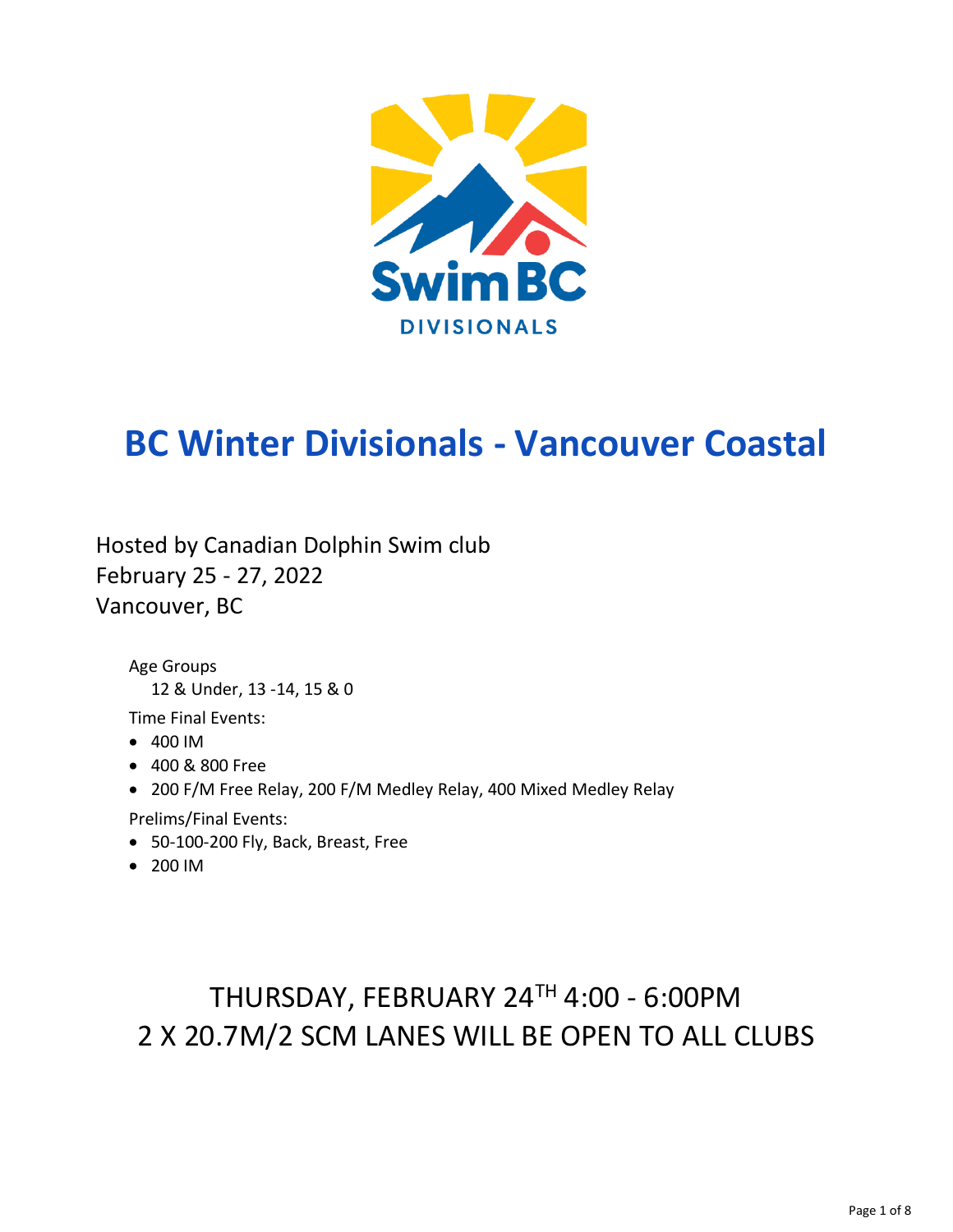*Hosted by Swim BC & Canadian Dolphin Swim Club*

Sanctioned by Swim BC: #36892

Swim BC and Canadian Dolphin Swim Club would like to begin by acknowledging that the land on which we gather lies within the traditional territories of the Lkwungen peoples known today as Songhees and SXIMEŁEŁ (Esquimalt) Nations and the WSÁNEĆ peoples known today as WJOŁEŁP (Tsartlip), BOKEĆEN (Pauquachin), STÁUTW (Tsawout), WSIĶEM (Tseycum) and MÁLEXEŁ (Malahat) Nations.

#### **SAFE SPORT**

Swim BC believes that athletes, coaches, officials, support staff and volunteers have the right to participate in a safe and inclusive sport environment that is free of abuse, harassment, and discrimination.

Swim BC is dedicated to providing a safe and inclusive environment, which involves promoting Open and Observable Environments. This means making meaningful and concerted efforts to avoid situations where a coach/official/staff member, etc. might be alone with an athlete. All interactions between an athlete and an individual who is in a position of trust should normally, and wherever possible, be in an environment or space that is both 'open' and 'observable' to others.

All participants in this event are reminded that they are bound by Swim BC's Policies and Procedures, including but not limited, to the Code of Conduct and Ethics policy, the Gender Equity policy and the Screening and CRC policy.

#### **COMPETITION HOSTS**

Swim BC and Canadian Dolphin Swim Club

#### **VENUE**

Vancouver Aquatic Centre – 1050 Beach Avenue – V6E 1T7

#### **POOL**

*8-lane 25 metre competition pool 6-lane 20.7metre warm-up pool – East Tank*

| <b>MEET MANAGER</b>                  | Jeannie Lo (president@canadiandolphin.ca)   |
|--------------------------------------|---------------------------------------------|
| <b>MEET REFEREE</b>                  | Linda Metcalfe                              |
| <b>OFFICIALS COORDINATOR</b>         | Khosro Mansuri (khosro@canadiandolphin.ca)  |
| <b>SWIM BC &amp; ENTRIES CONTACT</b> | Carrie Matheson (carrie.matheson@swimbc.ca) |

| <b>WARM UP AND SESSION TIMES</b> |                             |                     |  |  |  |  |  |  |
|----------------------------------|-----------------------------|---------------------|--|--|--|--|--|--|
| Friday, February 25, 2022        |                             |                     |  |  |  |  |  |  |
| Prelims                          | Warm-up                     | 7:30 - 8:50am       |  |  |  |  |  |  |
|                                  | Competition                 | $9:00$ am - 1:30pm  |  |  |  |  |  |  |
| <b>Finals</b>                    | Warm-up                     | $3:30 - 4:20$ pm    |  |  |  |  |  |  |
|                                  | Competition                 | $4:30 - 7:30$ pm    |  |  |  |  |  |  |
|                                  |                             |                     |  |  |  |  |  |  |
|                                  | Saturday, February 26, 2022 |                     |  |  |  |  |  |  |
| Prelims                          | Warm-up                     | 7:30 - 8:50am       |  |  |  |  |  |  |
|                                  | Competition                 | $9:00$ am - 1:30pm  |  |  |  |  |  |  |
| <b>Finals</b>                    | Warm-up                     | $3:30 - 4:20$ pm    |  |  |  |  |  |  |
|                                  | Competition                 | 4:30 - 7:30pm       |  |  |  |  |  |  |
|                                  |                             |                     |  |  |  |  |  |  |
|                                  | Sunday, February 27, 2022   |                     |  |  |  |  |  |  |
| Prelims                          | Warm-up                     | 7:30 - 8:50 am      |  |  |  |  |  |  |
|                                  | Competition                 | $9:00$ am - 1:30pm  |  |  |  |  |  |  |
| <b>Finals</b>                    | Warm-up                     | 2hrs. after prelims |  |  |  |  |  |  |
|                                  | Competition                 | 3hrs. after prelims |  |  |  |  |  |  |

*Note: All Session completion times are approximate*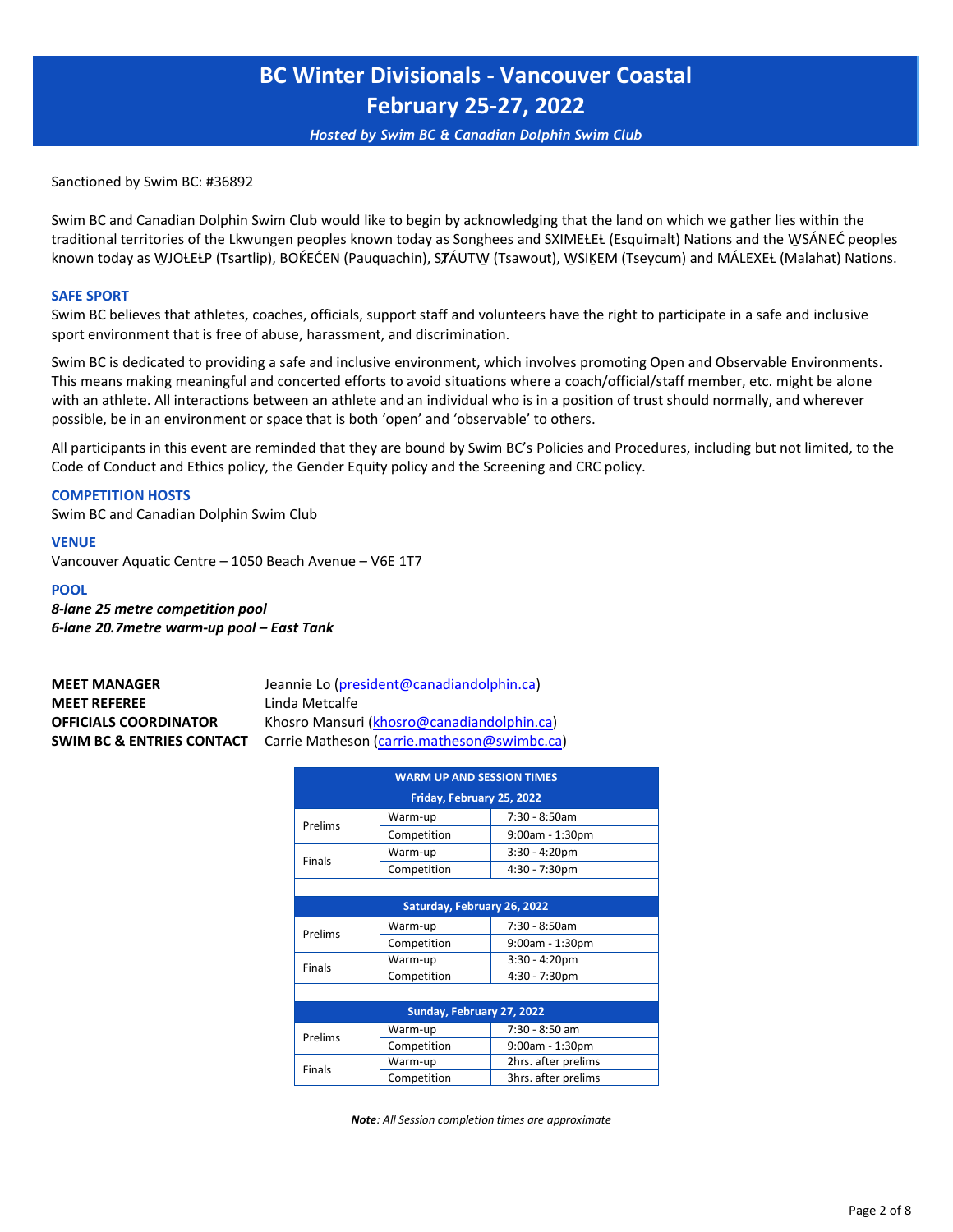#### *Hosted by Swim BC & Canadian Dolphin Swim Club*

#### **ELIGIBILITY**

- 1. All swimmers must be registered with a Swim BC, SNC, or other FINA recognized club.
- 2. Qualifying period is from January 1, 2020, to the entry deadline.
- 3. During the Qualifying Period, athletes must have attained at least ONE Divisional qualifying time (in their age group) AND not more than FOUR Provincial qualifying times, in an appropriately sanctioned competition as of the entry deadline.
- 4. Swimmers MAY NOT enter the events in which they have a Provincial qualifying time in.
- 5. Age groups for individual events will be 12 & Under, 13-14, 15 & Over
- 6. Swimmer age is as of the first day of competition.
- 7. Swimmers cannot swim in an "older" age group, with the exception being swimmers who "age up" between February 26<sup>th</sup> and March 10<sup>th</sup>, inclusive.
	- a. In these cases, swimmers will be moved into the "older" age category and will be subject to the same entry rules as other swimmers.
	- **b.** In these cases, swimmers will be moved into the older age category and will be subject to the same entry rules as other swimmers. **Email Entries Contact to ensure the swimmer is entered into the corect age category; send swimmer's name, DOB and SNC Registation Number by the entry deadline.**

#### **NON-QUALIFIED SWIMS**

Entries not meeting the qualifying standards will not be accepted.

#### **ENTRIES**

- 1. Entries will be validated against the SNC meet results database; invalid entry times, unofficial splits, or converted entry times will not be accepted.
- 2. NO CONVERTED TIMES. All LCM entries will be converted to SCM by meet management and seeded accordingly.
- 3. "Custom Time" entries will not be accepted in individual events; swimmers must have a valid provable entry time in each event they enter.
- **4.** For reference purposes**, please email a .pdf copy of entries to the Entries Contact: Carrie Matheson [\(carrie.matheson@swimbc.ca\)](mailto:carrie.matheson@swimbc.ca)**
- 5. [Relay entries](mailto:carrie.matheson@swimbc.ca) MUST include names along with the relay entries. Relay swimmers may be changed at the meet. If a relay is entered without FOUR (4) names, it will be seeded as "NT".
- 6. Individual Fees (including Swim BC Competition Surcharge and all Facility Fees) are \$75.00 per swimmer.
- 7. Relay Fees are \$12.00 per relay.
- 8. Cheques payable to: **Canadian Dolphin Swim Club**
- 9. All fees MUST be paid to the Clerk of Course desk prior to the start of the meet.
- 10. Entries must be uploaded to SNC meet listings website prior to the entry deadline.
	- a. Please include the correct contact name, phone number, and email address when uploading entries.

11. Late entries (entries received or uploaded after Monday, Feb 14, 2022) will be accepted at the discretion of Meet Management. If accepted, all Meet Fees will be doubled.

#### **ENTRY DEADLINE: MONDAY, FEBRUARY 14, 2022 AT 9:00 PM (PST)**

#### **SCRATCH DEADLINE:**

#### **TUESDAY, FEBRUARY 22, 2022 AT 12:00 NOON**

#### **COVID RESTRICTIONS**

Meet Management reserved the right to alter the meet information and/or event schedule to comply with the current Public Health Orders and Facility Rules. That information will be distributed to all clubs as soon as possible.

- 1. **NO SPECTATORS** at meet due to limitation of numbers within the facility.
- *2. ALL officials, coaches and chaperones must show POV (proof of vaccination) to enter the facility.*
- 3. MASKS must be worn by swimmers when outside the pool itself. NO FOOD on deck.
- 4. Swimmers will be seated upstairs in designated areas (spectator area) with sections blocked off for each team.
- 5. Each team must have one chaperone for every 15 swimmers attending the meet. Coaches and chaperones are responsible for making sure that ALL swimmers leave the building between heats and finals and keeping their area tidy throughout the meet.
- 6. Coaches will be allowed on deck on the West side of the scaffolding (walkway) in designated area.
- 7. Warm ups will be blocked and once entries are received, teams will receive notification of timelines and blocks for WU sessions.

#### **GENERAL MEET RULES**

- 1. This meet will observe rules as outlined in the current SNC Rulebook.
- 2. POOL DEPTH
- 3. *East Pool* 1.06m 1.5m/ *Competition Pool* 1.5m 1.6m
	- a. Starts will be conducted from Starting Platforms (blocks) as per FINA FR 2.3 and SW 4.1
- 4. There will be no deck entries, exhibition swims, or time trials.
- 5. Swim BC Competition Warm-up Safety Procedures will apply.
- 6. Fastest three heats of all events will be circle-seeded.
- 7. There will be an "A" final only.
- 8. Backstroke Ledges will be available for Finals and warms ups for all sessions in the main pool.
- 9. Time Final events (including relays) with 9 or 10 entrants, will be seeded such that the fastest heat will have all lanes filled.
- 10. All swim-offs are to be run at a time mutually agreed upon by coaches and officials. Every effort will be made to run the swim-off by the end of the session in which the tie occurred.
- 11. Coaches are asked to check in with the Meet Manager immediately upon arrival to pay entry fees, pick up Meet Package and receive information regarding any changes.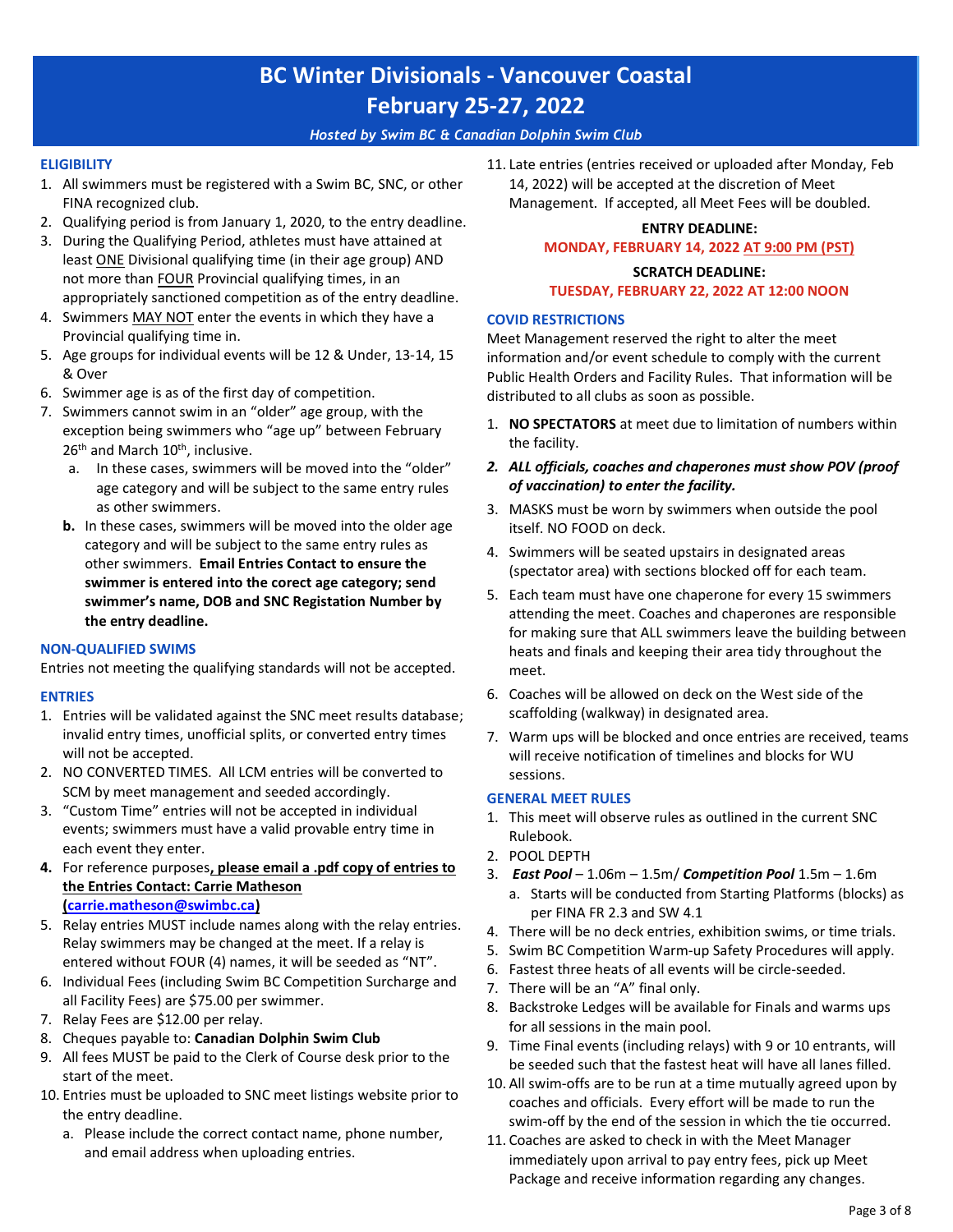#### *Hosted by Swim BC & Canadian Dolphin Swim Club*

- 12. A coaches' meeting will be held 10 minutes prior to the start of the meet and as necessary throughout the meet.
- 13. Violations of the Swim BC Code of Conduct and Ethics policy may result in immediate disqualification from the meet.
- 14. All participants are to respect the facility rules including: no deck changing and no outside shoes on deck.
- 15. Coaches and officials: please bring your own refillable water bottle (no glass containers). Water filling stations are available throughout the facility.

#### **400 & 800 FREESTYLE and 400 IM**

- 1. These events are time finals.
- 2. There will be a positive check-in for the 400m (Free & IM) and 800m (Free) events.
	- a. Deadline will be 30mins after the start of the session in which the event will be swum. (9:30am)
- 3. The Top 8 in each group will swim in a single heat in the Final Session of that day.
- 4. All other swimmers will be senior-seeded, swum fastest-toslowest alternating genders; two per lane, if necessary, to meet session timelines.
- 5. *Distance Lap Counters will not be available*.

#### **PARA-SWIMMING**

1. There will be no para specific events at this meet.

#### **RELAYS**

- 1. Age groups for relays will be 12 & Under, 13-14, and 15 & Over
- 2. All relays are time finals. There are no qualifying times for relays. NT entries will be accepted for relay events.
- 3. For relays, no more than **TWO** (2) swimmers may be from a younger age group. In such cases, the swimmer(s) may swim in both their own age-group relay as well as in one or more older age group relays.
- 4. Mixed relay teams must have 2 Females and 2 Males per team.
	- a. No official splits will be taken during the Mixed Relay events.
- 5. Only swimmers whose names appear on the meet entries shall compete in relay events.
- 6. Swimmers who will be in relays only shall be listed in their club's Hy-tek entry file as "Relay Only Swimmers"; such swimmers will be subject to all swimmer surcharges.
	- a. A relay team may have no more than two "relay-only" swimmers.
	- **b. An email must also be sent to the Entries Contact notifying them of the relay-only swimmers and their SNC ID number and date of birth.**
- 7. Deadline for relay name/order changes will be 30 minutes prior to the start of the Final session.

#### **SCORING**

1. Individual scoring: 20-17-16-15-14-13-12-11 Relay scoring: 40-34-32-30-28-26-24-22

#### **AWARDS**

- 1. Medals will be awarded for 1st, 2nd, and 3rd places in all individual and relay events.
- 2. Ribbons will be awarded for 4th, 5th, 6th, 7th, and 8th places in individual events only.
- 3. Awards will be presented at the end of Sunday Finals.

#### **SCRATCHES**

#### **Scratches received prior to Feb 22nd at noon will not incur Meet Fees.**

- 1. There is no scratch penalty for no-shows, step downs and unexcused and/or incomplete swims during prelims and/or time finals.
- 2. The following rules apply for all finalists plus alternates as listed on the official posting of prelims results.
	- a. For all final sessions, no-shows, step downs and unexcused incomplete swims will be considered "late scratches" and subject to the late scratch penalty of \$20. Fines are to be paid immediately. The swimmer and/or relay swimmers in question shall not swim subsequent events until the fine is paid.
	- b. For finals, the scratch deadline will be 30 minutes following the completion of the preliminary events (excluding time final events).
	- c. For finals, email scratches will not be accepted.

### **COACH COMPLIANCE**

#### **Registration**

Head Coaches must be, at minimum, registered in the Swimming Canada "A2" registration class. Assistant Coaches must be, at minimum, registered in the Swimming Canada "C" registration class. **All coaches must be fully registered and compliant with all Swim BC Registration Requirements.**

Failure to adhere to the Swim BC Registration Requirements presents substantial risks to Swim BC and its members.

It is incumbent upon each Coach to manage their registration and certification levels. Go to the CAC's [The Locker](https://thelocker.coach.ca/account/login?mode=login) for more information.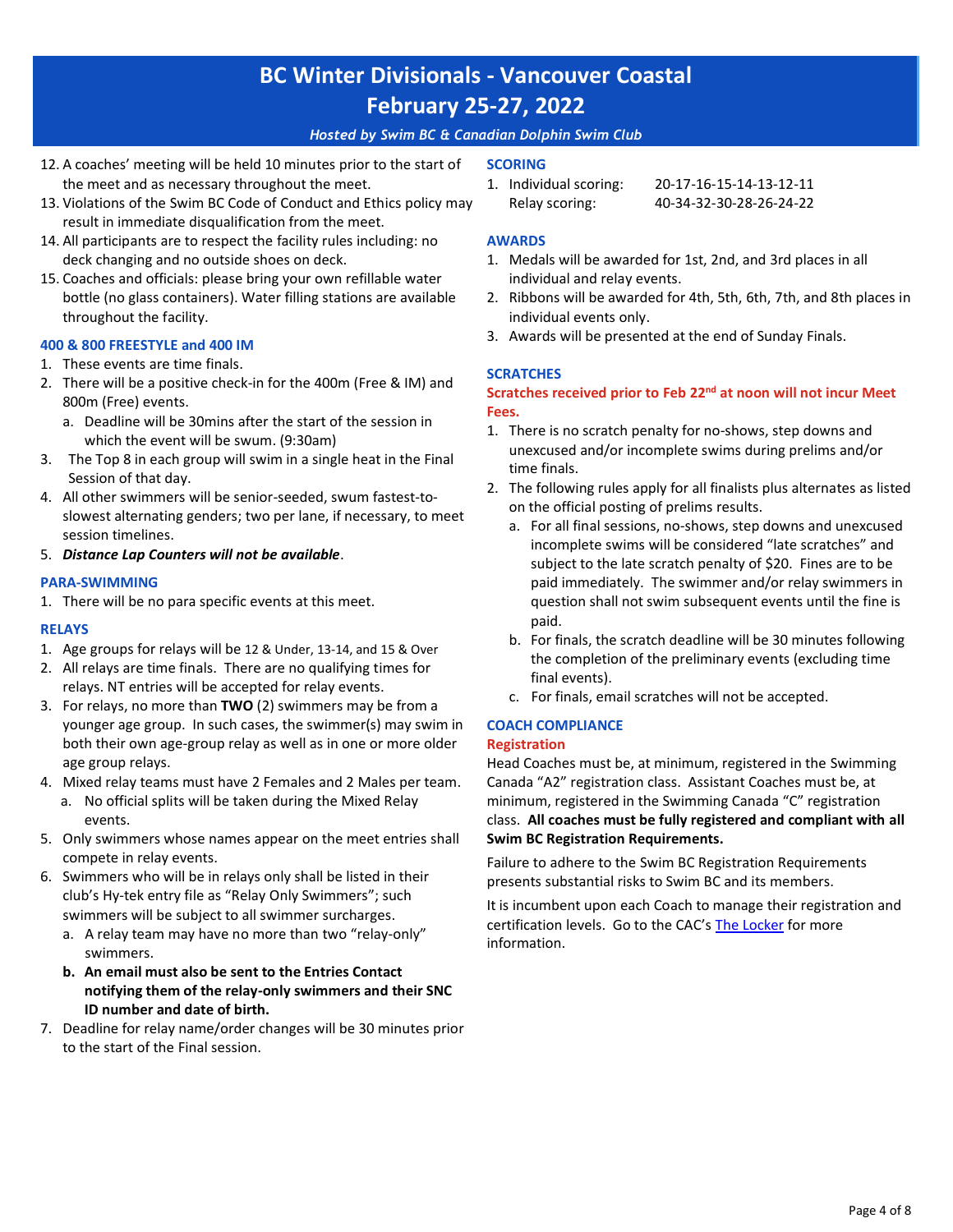*Hosted by Swim BC & Canadian Dolphin Swim Club*

#### **Schedule of Events**

|               |             | FRIDAY, FEBRUARY 25, 2022   PRELIMS |                |               |             |                  | FRIDAY, FEBRUARY 25, 2022   FINALS |
|---------------|-------------|-------------------------------------|----------------|---------------|-------------|------------------|------------------------------------|
| Warm-Up:      |             | 7:30 - 8:50am                       |                | Warm-Up:      |             | $3:30 - 4:20$ pm |                                    |
| Competition:  |             | $9:00am - 1:30pm$                   |                | Competition:  |             | $4:30 - 7:30$ pm |                                    |
| <b>FEMALE</b> | <b>MALE</b> | <b>AGE</b>                          | <b>EVENT</b>   | <b>FEMALE</b> | <b>MALE</b> | <b>AGE</b>       | <b>EVENT</b>                       |
|               |             | Open                                | 200 IM         |               |             | Open             | 200 IM                             |
|               | 4           | Open                                | 100 Back       |               | 4           | Open             | 100 Bac                            |
|               | 6           | Open                                | <b>200 Flv</b> |               | h           | Open             | 200 Fly                            |
|               | 8           | Open                                | 50 Breast      |               |             | Open             | 50 Breas                           |
|               | 10          | Open                                | 400 Free (TF)  | $\Omega$      | 10          | Open             | Top 8 (of each age gro             |

|                        |             | FRIDAY, FEBRUARY 25, 2022   PRELIMS |               |               |             |                  | <b>FRIDAY, FEBRUARY 25, 2022   FINALS</b> |  |
|------------------------|-------------|-------------------------------------|---------------|---------------|-------------|------------------|-------------------------------------------|--|
| 7:30 - 8:50am<br>m-Up: |             |                                     |               | Warm-Up:      |             | $3:30 - 4:20$ pm |                                           |  |
| petition:              |             | $9:00am - 1:30pm$                   |               | Competition:  |             | $4:30 - 7:30$ pm |                                           |  |
| <b>AALE</b>            | <b>MALE</b> | <b>AGE</b>                          | <b>EVENT</b>  | <b>FEMALE</b> | <b>MALE</b> | <b>AGE</b>       | <b>EVENT</b>                              |  |
|                        |             | Open                                | 200 IM        |               | 2           | Open             | 200 IM                                    |  |
|                        | 4           | Open                                | 100 Back      | 3             | 4           | Open             | 100 Back                                  |  |
|                        | 6           | Open                                | 200 Fly       | -5            | 6           | Open             | <b>200 Fly</b>                            |  |
|                        | 8           | Open                                | 50 Breast     |               | 8           | Open             | 50 Breast                                 |  |
| ٩                      | 10          | Open                                | 400 Free (TF) | q             | 10          | Open             | Top 8 (of each age group) of 400 Free     |  |
|                        |             |                                     |               | 11            | 12          | 12 & Under       | 200 Free Relay                            |  |
|                        |             |                                     |               | 13            | 14          | $13 - 14$        | 200 Free Relay                            |  |
|                        |             |                                     |               | 15            | 16          | 15 & Over        | 200 Free Relay                            |  |

| SATURDAY, FEBRUARY 26, 2022   PRELIMS |             |                   |               |               |             |               | SATURDAY, FEBRUARY 26, 2022   FINALS |                  |  |
|---------------------------------------|-------------|-------------------|---------------|---------------|-------------|---------------|--------------------------------------|------------------|--|
| Warm-Up:                              |             | 7:30 - 8:50am     |               |               |             | Warm-Up:      |                                      | $3:30 - 4:20$ pm |  |
| Competition:                          |             | $9:00am - 1:30pm$ |               | Competition:  |             | 4:30 - 7:30pm |                                      |                  |  |
| <b>FEMALE</b>                         | <b>MALE</b> | <b>AGE</b>        | <b>EVENT</b>  | <b>FEMALE</b> | <b>MALE</b> | <b>AGE</b>    | <b>EVENT</b>                         |                  |  |
| 17                                    | 18          | Open              | 200 Free      | 17            | 18          | Open          | 200 Free                             |                  |  |
| 19                                    | 20          | Open              | <b>50 Fly</b> | 19            | 20          | Open          | <b>50 Fly</b>                        |                  |  |
| 21                                    | 22          | Open              | 100 Breast    | 21            | 22          | Open          | 100 Breast                           |                  |  |
| 23                                    | 24          | Open              | 50 Free       | 23            | 24          | Open          | 50 Free                              |                  |  |
| 25                                    | 26          | Open              | 200 Back      | 25            | 26          | Open          | 200 Back                             |                  |  |
| 27                                    | 28          | Open              | 400 IM (TF)   | 27            | 28          | Open          | Top 8 (of each age grou              |                  |  |

|                         |             | SATURDAY, FEBRUARY 26, 2022   PRELIMS |               |               |             |                  | SATURDAY, FEBRUARY 26, 2022   FINALS |  |
|-------------------------|-------------|---------------------------------------|---------------|---------------|-------------|------------------|--------------------------------------|--|
| 7:30 - 8:50am<br>rm-Up: |             |                                       |               | Warm-Up:      |             | $3:30 - 4:20$ pm |                                      |  |
| npetition:              |             | $9:00am - 1:30pm$                     |               | Competition:  |             | $4:30 - 7:30$ pm |                                      |  |
| <b>MALE</b>             | <b>MALE</b> | <b>AGE</b>                            | <b>EVENT</b>  | <b>FEMALE</b> | <b>MALE</b> | <b>AGE</b>       | <b>EVENT</b>                         |  |
| 17                      | 18          | Open                                  | 200 Free      | 17            | 18          | Open             | 200 Free                             |  |
| 19                      | 20          | Open                                  | <b>50 Fly</b> | 19            | 20          | Open             | <b>50 Fly</b>                        |  |
| 21                      | 22          | Open                                  | 100 Breast    | 21            | 22          | Open             | 100 Breast                           |  |
| 23                      | 24          | Open                                  | 50 Free       | 23            | 24          | Open             | 50 Free                              |  |
| 25                      | 26          | Open                                  | 200 Back      | 25            | 26          | Open             | 200 Back                             |  |
| 27                      | 28          | Open                                  | 400 IM (TF)   | 27            | 28          | Open             | Top 8 (of each age group) of 400 IM  |  |
|                         |             |                                       |               | 29            | 30          | 12 & Under       | 200 Medley Relay                     |  |
|                         |             |                                       |               | 31            | 32          | $13 - 14$        | 200 Medley Relay                     |  |
|                         |             |                                       |               | 33            | 34          | 15 & Over        | 200 Medley Relay                     |  |

|                         |             | SUNDAY, FEBRUARY 27, 2022   PRELIMS |                |               |             |                                           | SUNDAY, FEBRUARY 27, 2022   FINALS |  |
|-------------------------|-------------|-------------------------------------|----------------|---------------|-------------|-------------------------------------------|------------------------------------|--|
| 7:30 - 8:50am<br>rm-Up: |             |                                     |                | Warm-Up:      |             | Approx. 2hrs. after conclusion of prelims |                                    |  |
| npetition:              |             | $9:00$ am - 1:30pm                  |                | Competition:  |             | Start of competition 1hr. later           |                                    |  |
| <b>MALE</b>             | <b>MALE</b> | <b>AGE</b>                          | <b>EVENT</b>   | <b>FEMALE</b> | <b>MALE</b> | <b>AGE</b>                                | <b>EVENT</b>                       |  |
| 35                      | 36          | Open                                | 200 Breast     | 35            | 36          | Open                                      | 200 Breast                         |  |
| 37                      | 38          | Open                                | 100 Free       | 37            | 38          | Open                                      | 100 Free                           |  |
| 39                      | 40          | Open                                | 50 Back        | 39            | 40          | Open                                      | 50 Back                            |  |
| 41                      | 42          | Open                                | <b>100 Flv</b> | 41            | 42          | Open                                      | <b>100 Fly</b>                     |  |
| 43                      | 44          | Open                                | 800 Free (TF)  | 43            | 44          | Open                                      | Top 8 (of each age group) of 800m  |  |
|                         |             |                                     |                | 45            |             | 12 & Under                                | 400 Mixed Medley Relay             |  |
|                         |             |                                     |                | 46            |             | $13 - 14$                                 | 400 Mixed Medley Relay             |  |
|                         |             |                                     |                | 47            |             | 15 & Over                                 | 400 Mixed Medley Relay             |  |

| SUNDAY, FEBRUARY 27, 2022   PRELIMS |                    |               |                |              |               |             |                                           | SUNDAY, FEBRUARY 27, 2022   FINALS |  |
|-------------------------------------|--------------------|---------------|----------------|--------------|---------------|-------------|-------------------------------------------|------------------------------------|--|
| Warm-Up:                            |                    | 7:30 - 8:50am |                |              | Warm-Up:      |             | Approx. 2hrs. after conclusion of prelims |                                    |  |
| Competition:                        | $9:00$ am - 1:30pm |               |                | Competition: |               |             | Start of competition 1hr. later           |                                    |  |
| <b>FEMALE</b>                       | <b>MALE</b>        | <b>AGE</b>    | <b>EVENT</b>   |              | <b>FEMALE</b> | <b>MALE</b> | <b>AGE</b>                                | <b>EVENT</b>                       |  |
| 35                                  | 36                 | Open          | 200 Breast     |              | 35            | 36          | Open                                      | 200 Breast                         |  |
| 37                                  | 38                 | Open          | 100 Free       |              | 37            | 38          | Open                                      | 100 Free                           |  |
| 39                                  | 40                 | Open          | 50 Back        |              | 39            | 40          | Open                                      | 50 Back                            |  |
| 41                                  | 42                 | Open          | <b>100 Fly</b> |              | 41            | 42          | Open                                      | 100 Fly                            |  |
| 43                                  | 44                 | Open          | 800 Free (TF)  |              | 43            | 44          | Open                                      | Top 8 (of each age group           |  |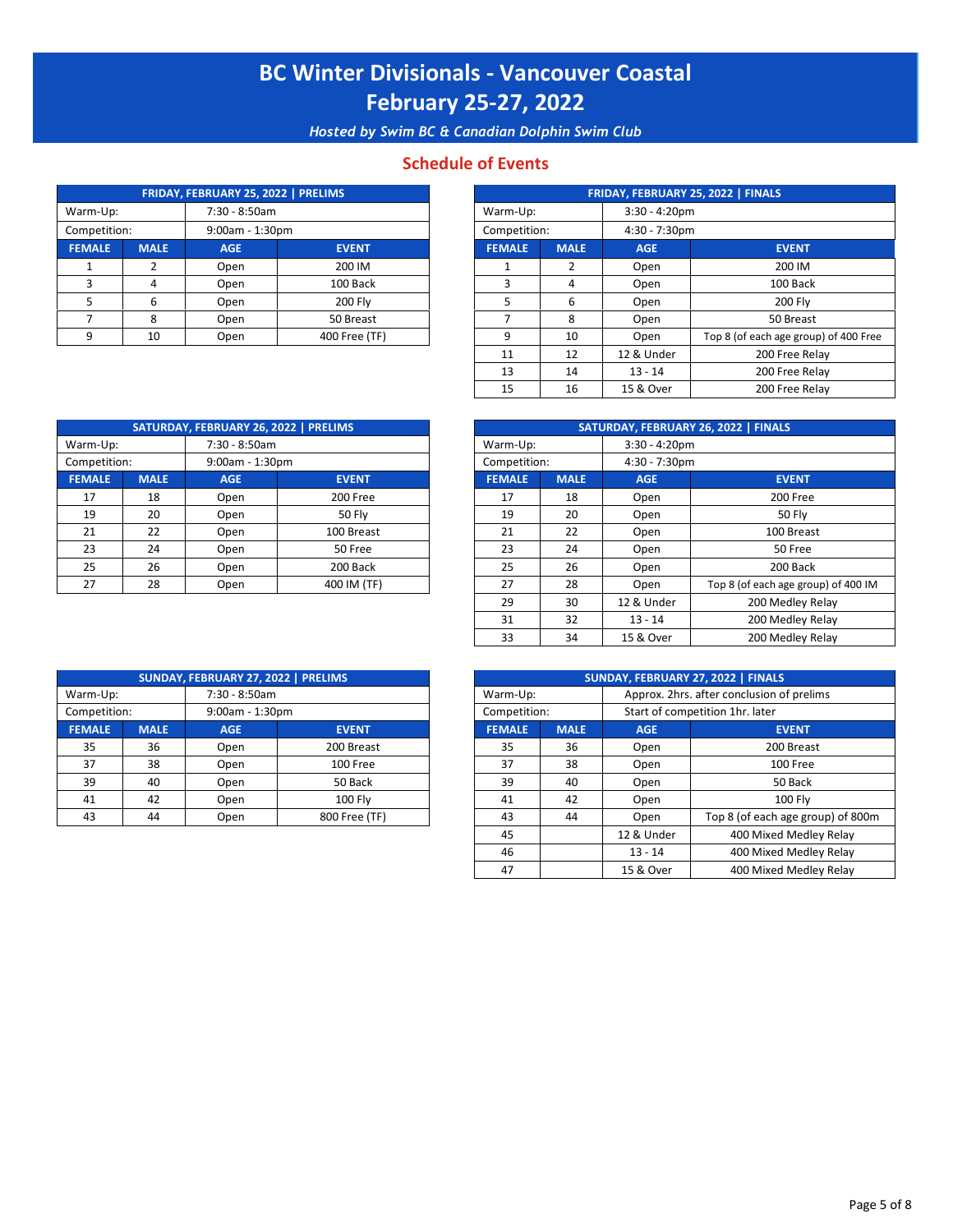*Hosted by Swim BC & Canadian Dolphin Swim Club*



### **COMPETITION WARM-UP SAFETY PROCEDURES**

Meet Management for all sanctioned Swim BC swimming competitions must ensure the following safety procedures are applied. It is incumbent on coaches, swimmers, and officials to work together to comply with these procedures during all scheduled warm-up periods. Coaches are requested to encourage swimmers to cooperate with Safety Marshals.

#### **GENERAL WARM-UP:**

- Swimmers must enter the pool **FEET FIRST** in a cautious manner, entering from a start or turn end only and from a standing or sitting position.
- $\Box$  Running on the pool deck and running entries into the pool are prohibited.
- Meet Management may designate the use of sprint or pace lanes during the scheduled warm-up time. Any such lane usage must be communicated through a pre-competition handout or announcement and visible through on deck signage.
- **Swim BC recommends that**, where lane density exceeds 20 swimmers per lane SC or 40 swimmers per lane LC, Meet Management split warm-up to ensure a safe environment (swimmers per lane) exists (i.e. by club, gender or age). A split warm up must be communicated in some fashion prior to the start of warm-up. This can be through a pre-competition handout or email, a technical meeting, or a general announcement.
- $\square$  Diving starts shall be permitted only in designated sprint lanes. Only one-way swimming from the start end of sprint lanes is permitted.
- $\Box$  Pools with backstroke starting ledges available may offer a designated lane for backstroke starts, at meet management'<sup>s</sup> discretion. (This is not mandatory if not enough general lane space is available for the number of swimmers in the meet.)
- $\Box$  Notices or barriers must be placed on starting blocks to indicate no diving during warm-up.
- Pre-event training shall be managed by the coaches and will have sufficient lifeguards on deck. There will be no Safety Marshals in place during pre-event training.
- $\Box$  Safety Marshals will not be in place during the competition in warm-up/warm-down pools.

#### **EQUIPMENT:**

- Kick Boards, Pull-Buoys, Ankle Bands, and Snorkels are permitted for use in the main warm-up pool during warm-up.
- $\Box$  Hand paddles and flippers are permitted for use in a secondary warm-up pool only (where available), at meet management'<sup>s</sup> discretion and recommended only for national events or senior competitions.
- $\Box$  At meet management's discretion and based on available space, the Meet Manager may permit use of tubing or cord assisted sprinting in designated lanes and during specific times of the warm-up only. It is recommended that this only be allowed in secondary warm-up pools as space allows. Coaches are responsible for equipment reliability and use. This is recommended only for national events or senior competitions.

#### **VIOLATIONS:**

*It is recognized that there is a level of interpretation and common sense that must be applied when applying these guidelines. Diving headfirst quietly into an empty pool at the start of warm-up is not the same as diving headfirst into a crowded lane. Judgment and context are required. This section is specific to diving violations and not equipment.*

- $\Box$  Swimmers witnessed by a Safety Marshal diving or entering the water in a dangerous fashion may be removed, by the Meet Referee, without warning from their first individual event following the warm-up period in which the violation occurred and the alternates in that event notified should that event be a final. They may also receive a verbal warning from the Safety Marshal. Swimmers receiving verbal warnings will have their names and clubs registered with the Meet Manager and should subsequent violations occur the swimmer may be removed by the Referee without warning from their first individual event as noted above.
- $\Box$  In the case of a second offense during the same competition the swimmer may be removed from the remainder of the competition by the Meet Referee.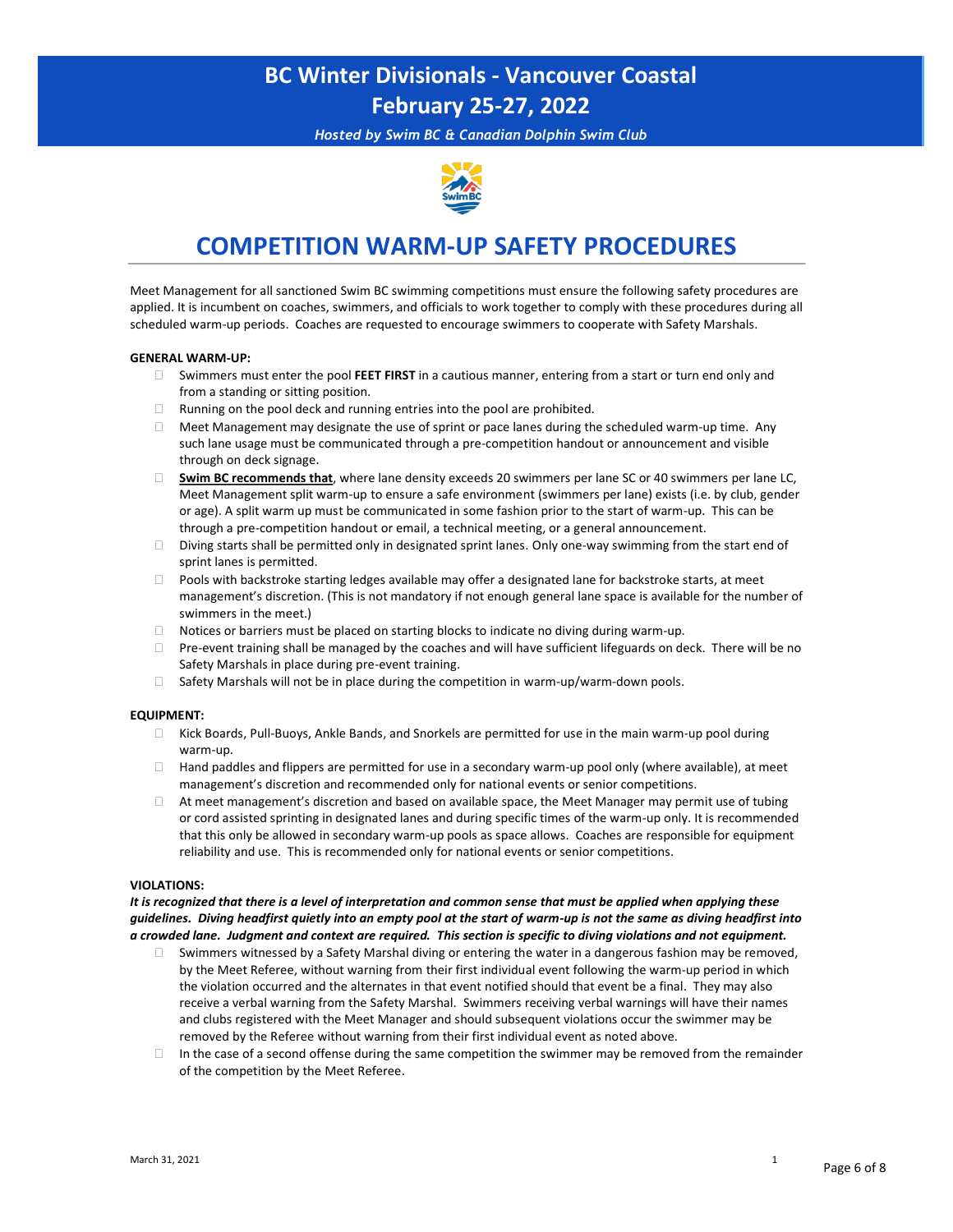*Hosted by Swim BC & Canadian Dolphin Swim Club*



#### **SAFETY MARSHALS:**

The Safety Marshal is a trained position designated by Meet Management. Safety Marshals shall:

- $\Box$  Be visible by safety vest;
- $\square$  Be situated at each end of the competition pool and when applicable, similarly situated in designated warm-up pools when pre-competition warm-ups are scheduled;
- $\Box$  Actively monitor all scheduled warm-up periods;
- Ensure participants comply with warm-up safety procedures and report violations to the Referee.

A minimum of 2 safety marshals are recommended for each of the 25m warm-up pools in use during short course competitions, and a minimum of 4 safety marshals are recommended for 50m warm-up pools in use during long course competitions.

Depending on the level of competition, Safety Marshals have a role to help work with coaches and swimmers to ensure a safe warm-up environment. This may include educating a younger swimmer on the procedures or communicating a concern to a coach.

Judgment, tact and confidence is required and therefore the Safety Marshal should ideally be a more experienced official.

#### **PARA SWIMMER NOTIFICATION:**

Coaches are requested to notify Meet Manager, prior to the meet, of any Para swimmers participating in warm-ups. Meet Management may designate a Para swimmer lane for warm-up when necessary.

The following statement must appear in all Swim BC sanctioned meet information and posted notices: **"SWIM BC COMPETITION WARM-UP SAFETY PROCEDURES WILL BE IN EFFECT AT THIS MEET."**